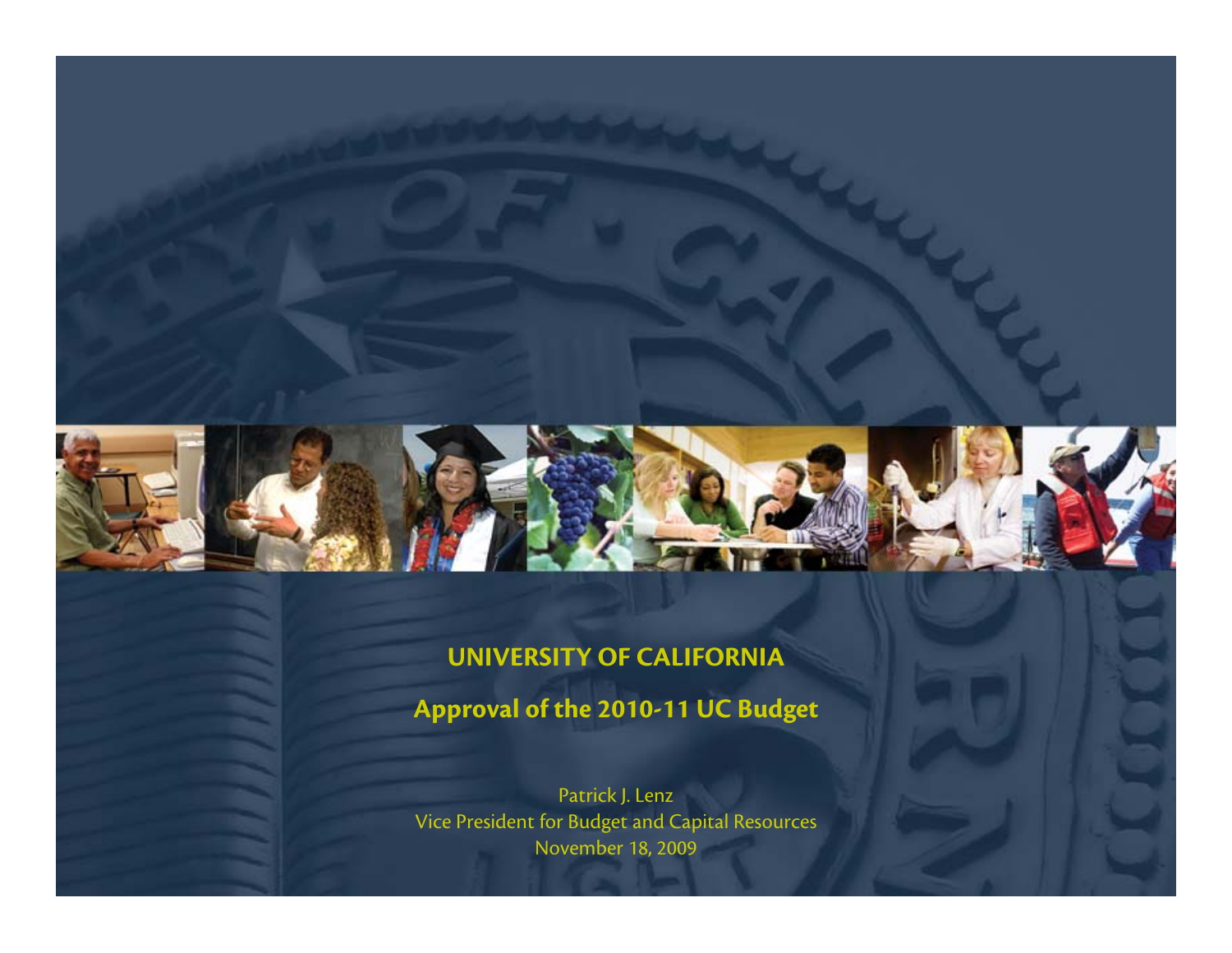UC Budget Issues and Recommendations

- Approval of the 2010-11 UC Budget
- Overview on State Fiscal Condition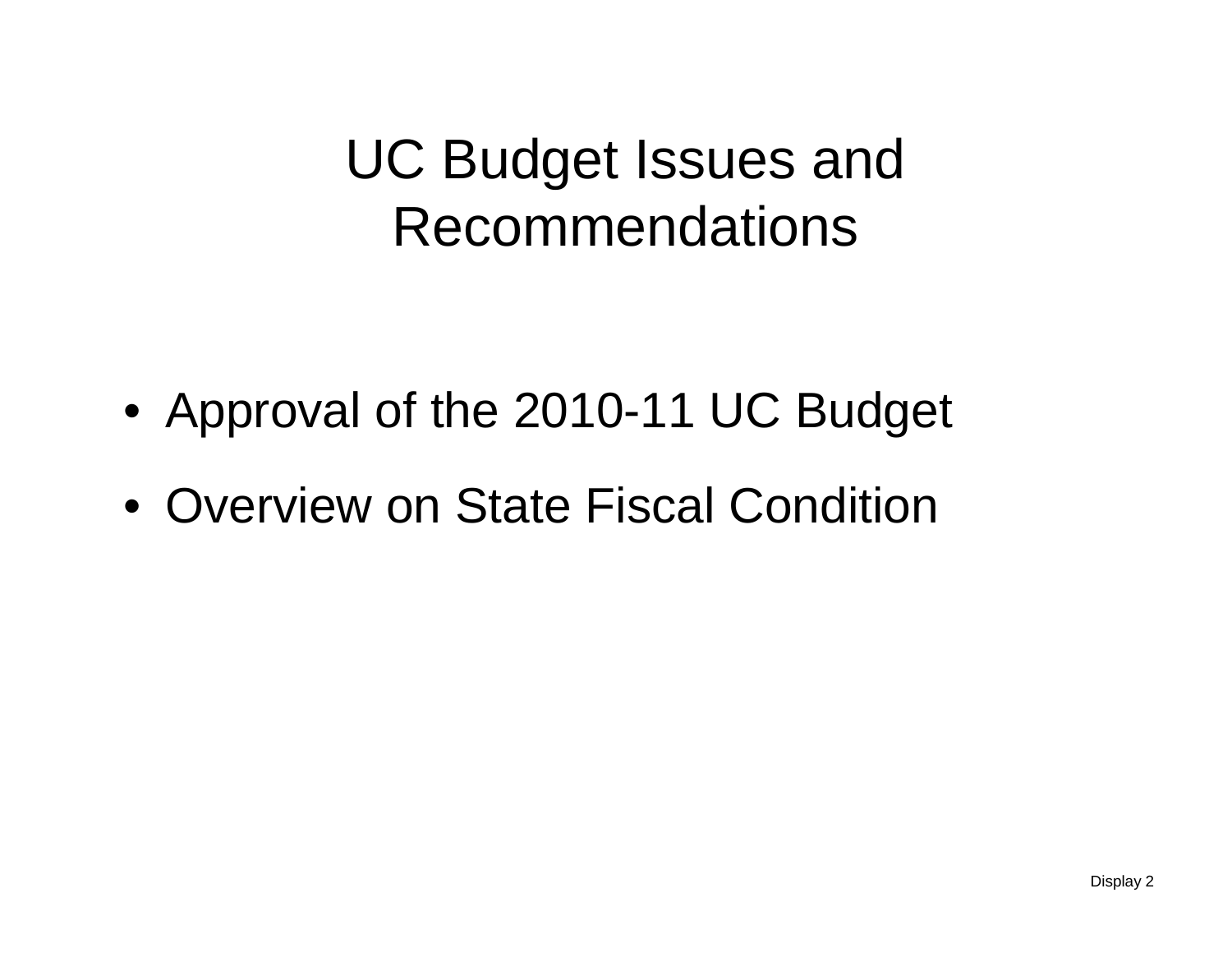# 2009-10 UC Budget

Projected Expenditures from All Fund Sources: \$20.1 billion (dollars in millions)

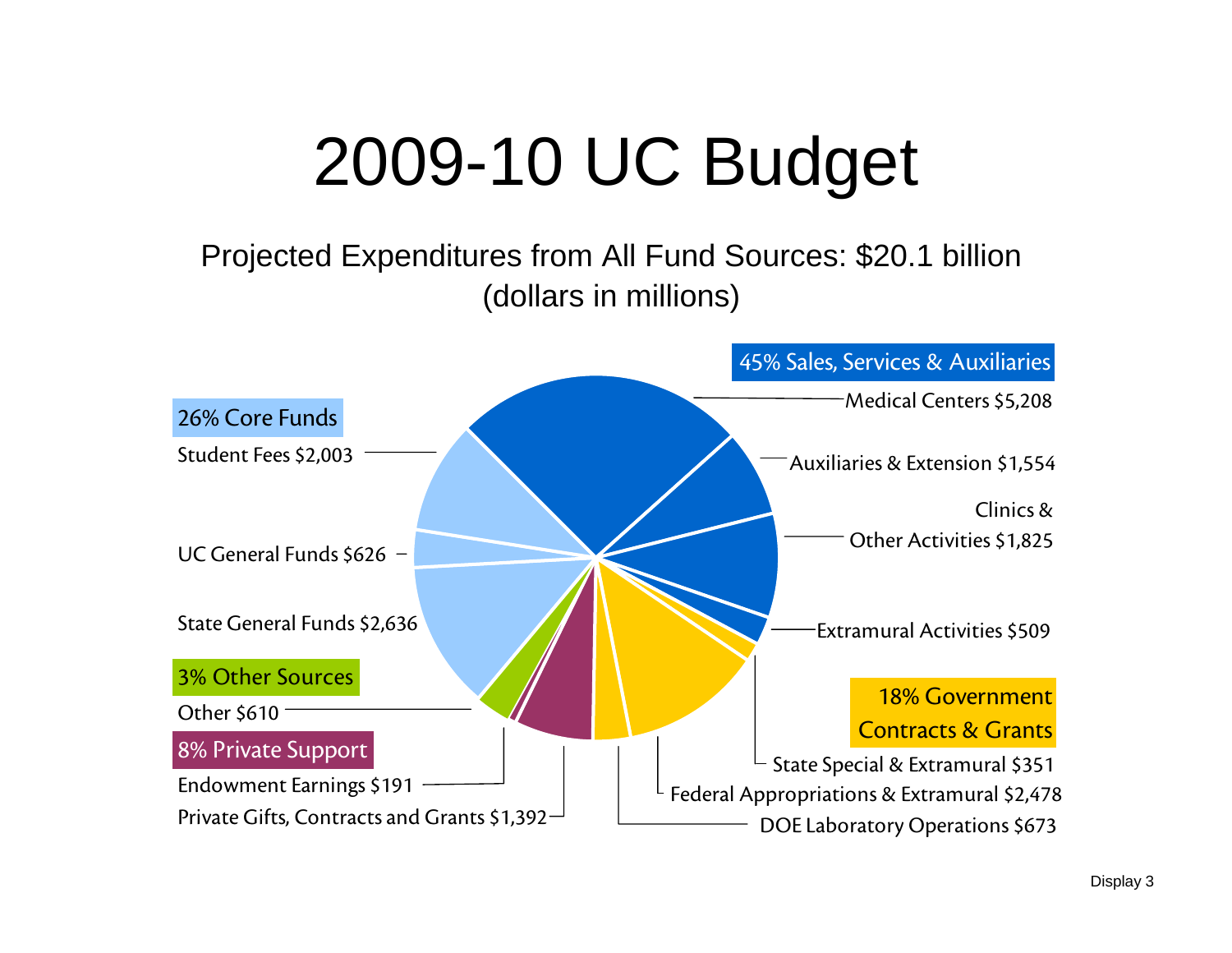# 2009-10 UC Core Funding

- •State General Funds \$2,636.2 M
- $\bullet$ UC General Funds \$626.4 M
- Student Fees\*
- Total

 $$2,003.4 M$ \$5,266.0 M

\* Includes \$100.2 million generated during 2009-10 from proposed midyear fee increases.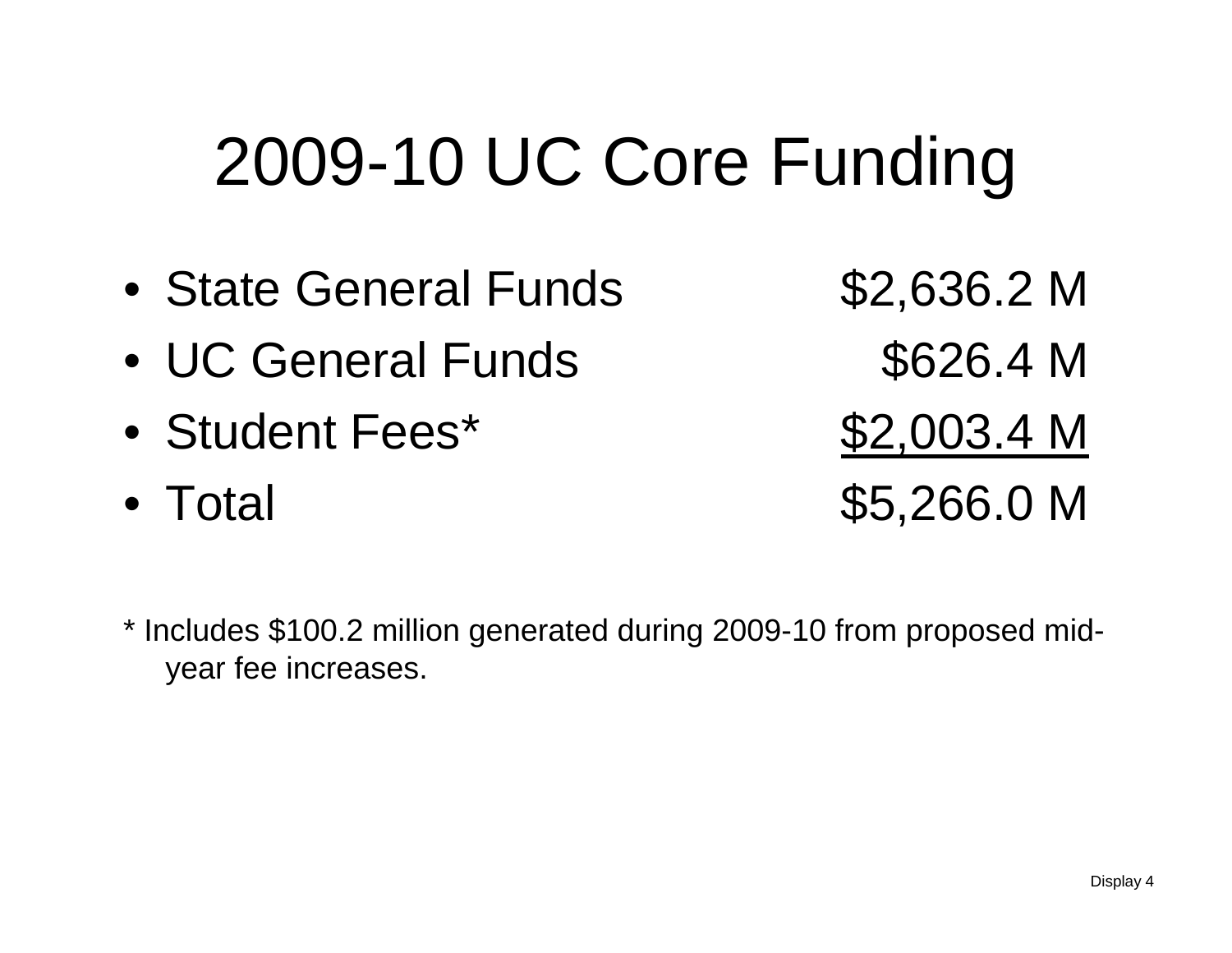# 2010-11 UC Core Funds

Requested or Projected Increases

- •State General Funds \$913.1 M
- •UC General Funds \$33.1 M
- $\bullet$ Student Fees

Student 1977
- Total

\$1,381.6 M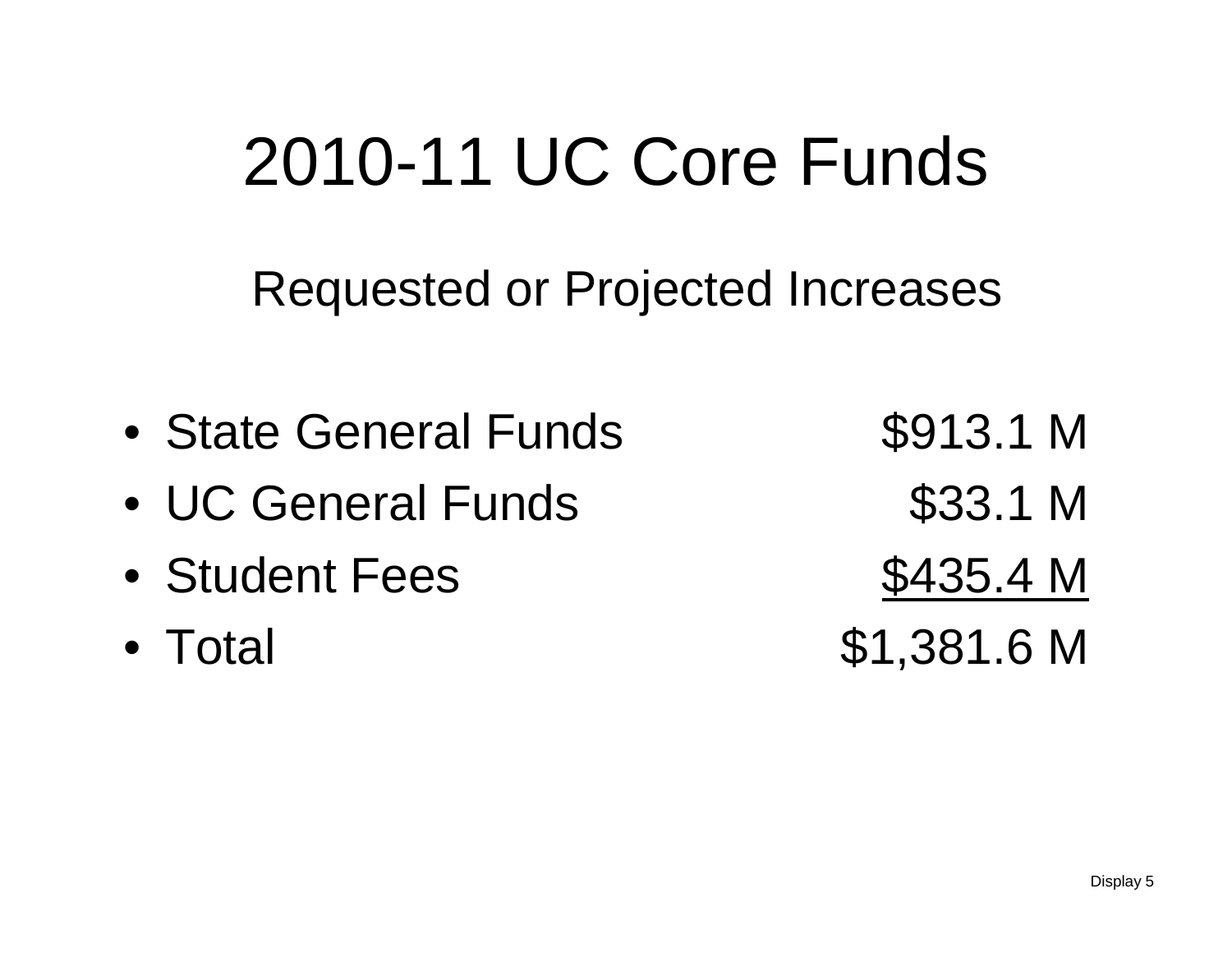## 2010-11 UC Potential Budget Reductions and Funding Issues

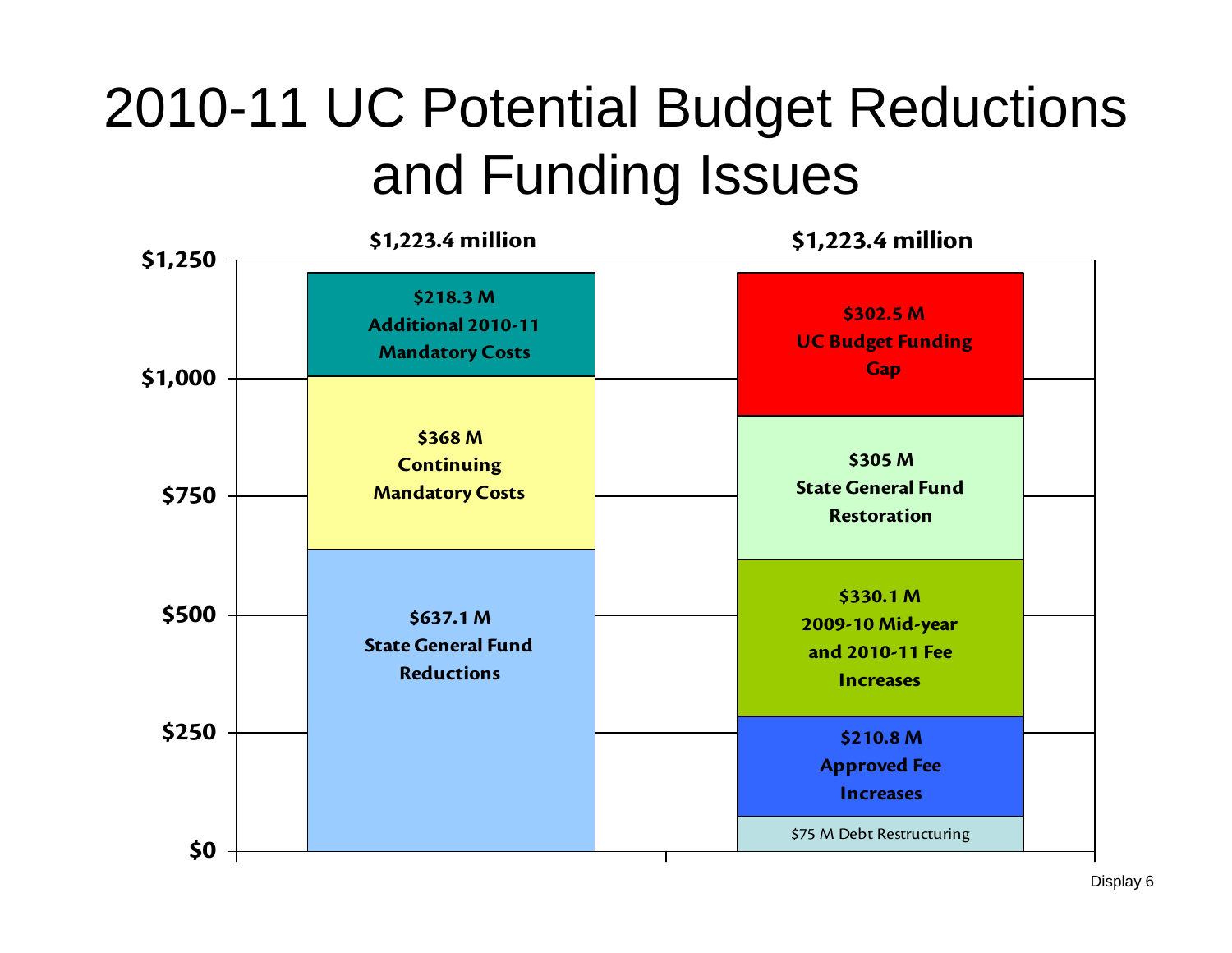### Magnitude of the UC Budget Gap

- $\bullet$ 2010-11 UC Budget Gap \$607.5 M
- Equivalent to:
	- – Eliminating State support for 2 medium-sized campuses
	- Reducing enrollment by 57,500 students
	- – Closing UC libraries and public service programs
	- Terminating 8,300 employees
	- –Eliminating all core-funded student financial aid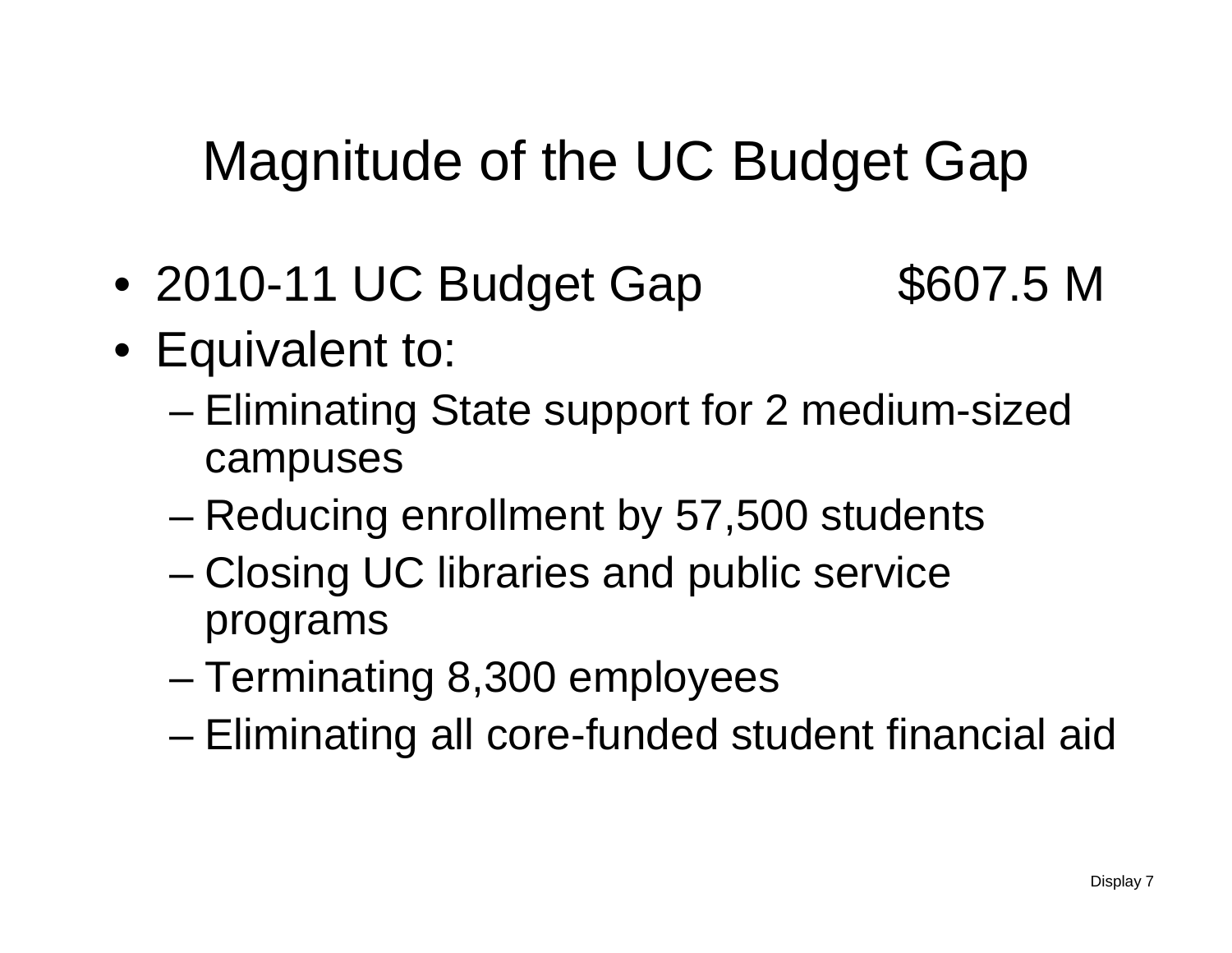# UC Administrative Efficiencies and Other Actions

- Furloughs/Salary Reductions (2009-10) \$184.0 M
- •Debt Restructuring (2009-10 and 2010-11) \$150.0 M
- Strategic Sourcing \$154.0 M
- UCOP Restructuring \$62.2 M
- Energy Savings Program **\$18.0 M**
- • Other Actions:
	- Senior management salary freeze
	- 5% senior administrator pay reductions on July 1, 2009
	- Cancellation or deferral of bonus and many incentive programs
	- Suspension of staff merit awards
	- Restrictions on hiring, travel, and purchasing

- -
	-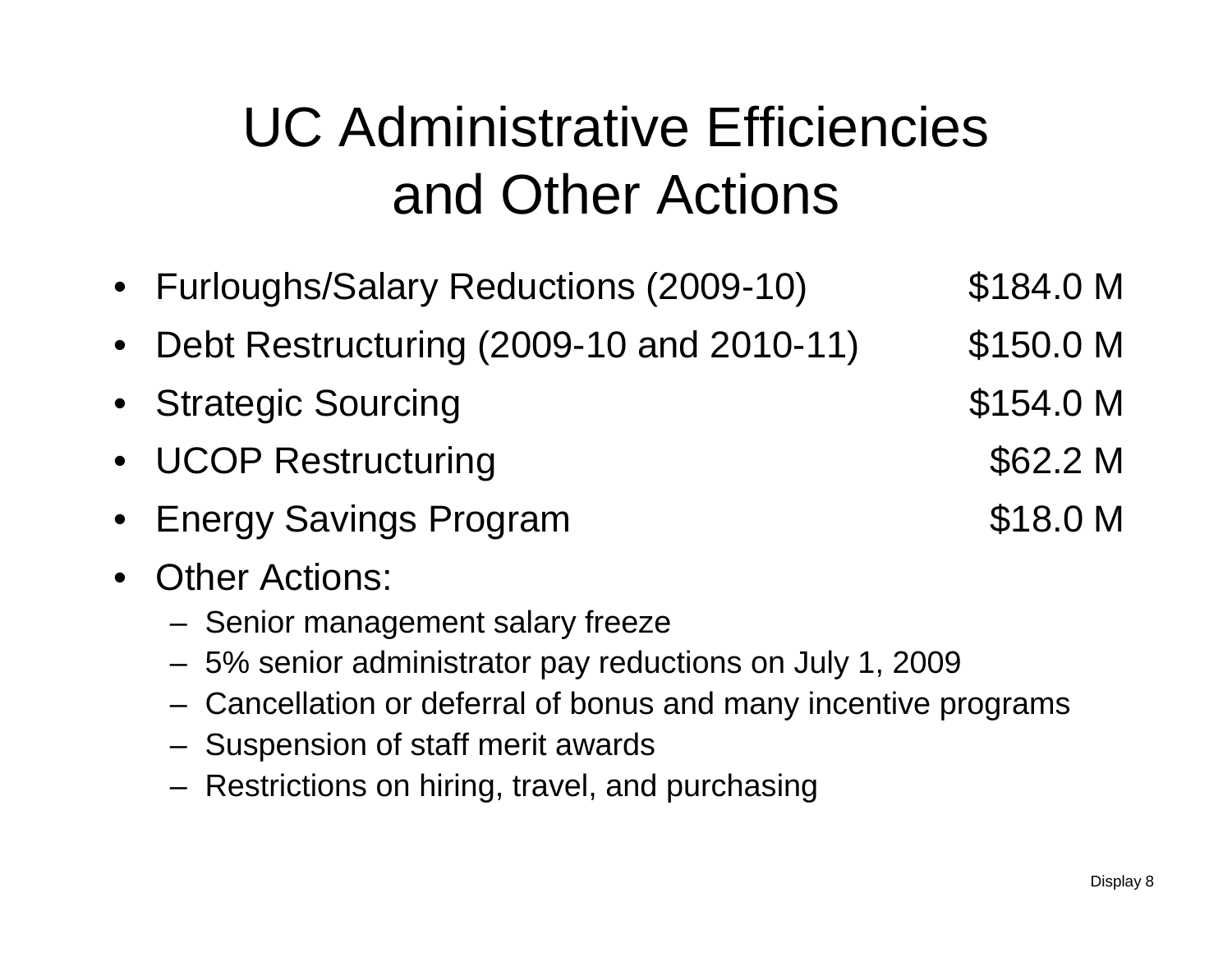### Campus Budget Actions

- Greater impact on administrative versus academic programs
- Administrative restructuring and consolidations
- Positions eliminated, hiring deferred, and layoffs
- Service reductions
- Increasingly using "one-time" campus reserves
- Class sections reduced or eliminated, class sizes increased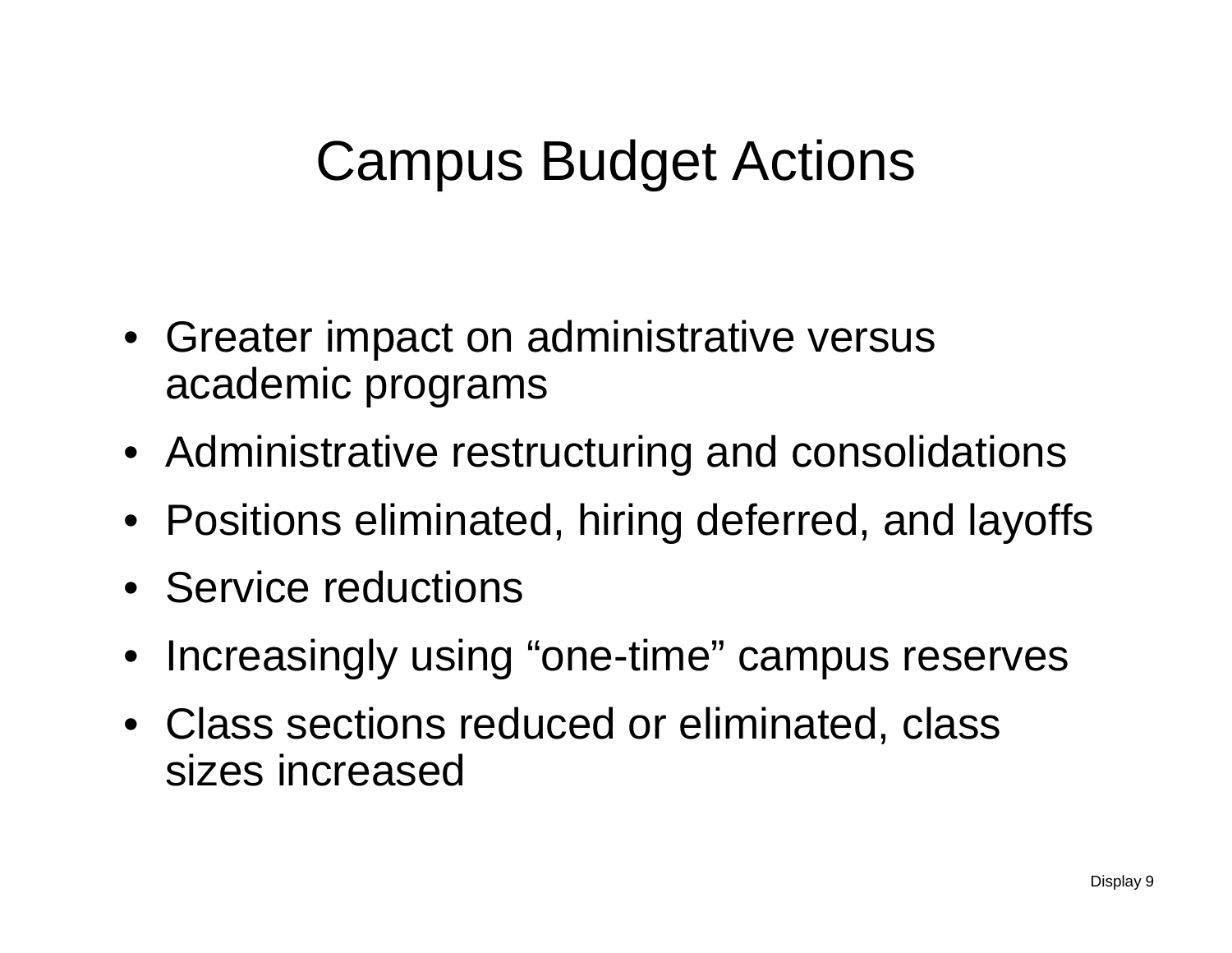### Campus Budget Actions

|                                        | 2008-09<br>(Actual) | 2009-10<br>(Projected) |
|----------------------------------------|---------------------|------------------------|
| <b>Instructional Budget Reductions</b> | \$56.4 M            | \$139.2 M              |
| <b>Employee Layoffs</b>                | 884                 | 1,006<br>additional    |
| <b>Positions Eliminated</b>            | 1,951               | 1,919<br>additional    |
| Deferred Hiring                        | 633                 | 951<br>additional      |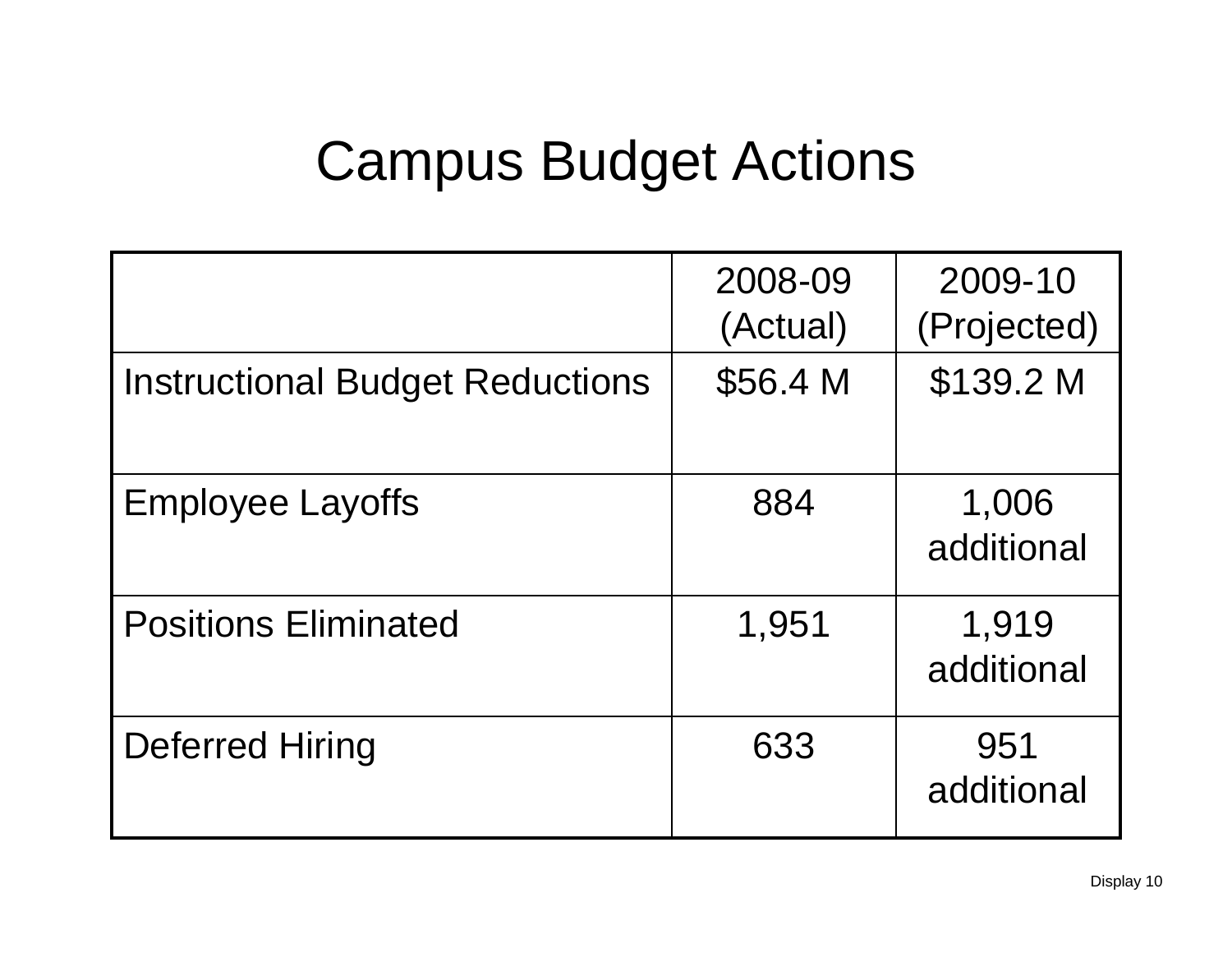### 2010-11 State Funding Request

- Restoration of One-Time Cuts \$305.0 M • State Obligation to UCRP and
- Annuitant Health Benefits **\$109.8 M**
- Unfunded Enrollment (14,000 FTE) \$155.8 M
- Re-Investment, Academic Excellence \$332.1 M
- Health Sciences Initiatives **\$10.4 M**
- Total
- 
- \$913.1 M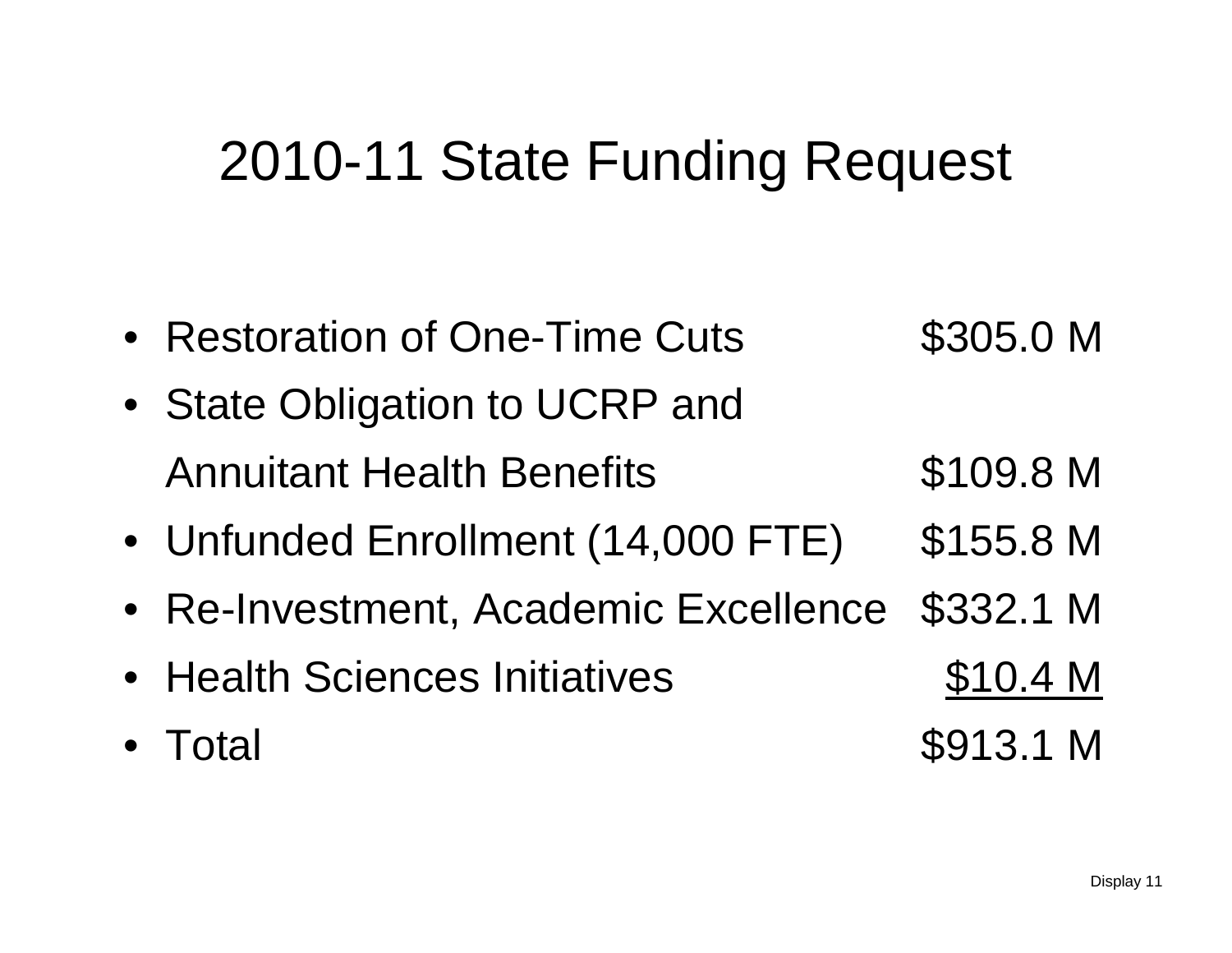### Restoration of One-time Cuts: \$305 Million

#### **2009-10 Budget Actions**

| • Special Session (Ongoing Cut)         | (\$65.5 M)  |
|-----------------------------------------|-------------|
| • Special Session (Trigger, One-Time)   | (\$50.0 M)  |
| • Special Session (Veto, One-Time)      | (\$255.0 M) |
| • May 14, Revise (Unallocated)          | (\$50.0 M)  |
| • May 14, Revise (Academic Preparation) | (\$31.3 M)  |
| • May 26, Budget Reduction              | (\$167.5 M) |
| • Conference Committee Action           | (\$17.8 M)  |
| • Subtotal                              | (\$637.1 M) |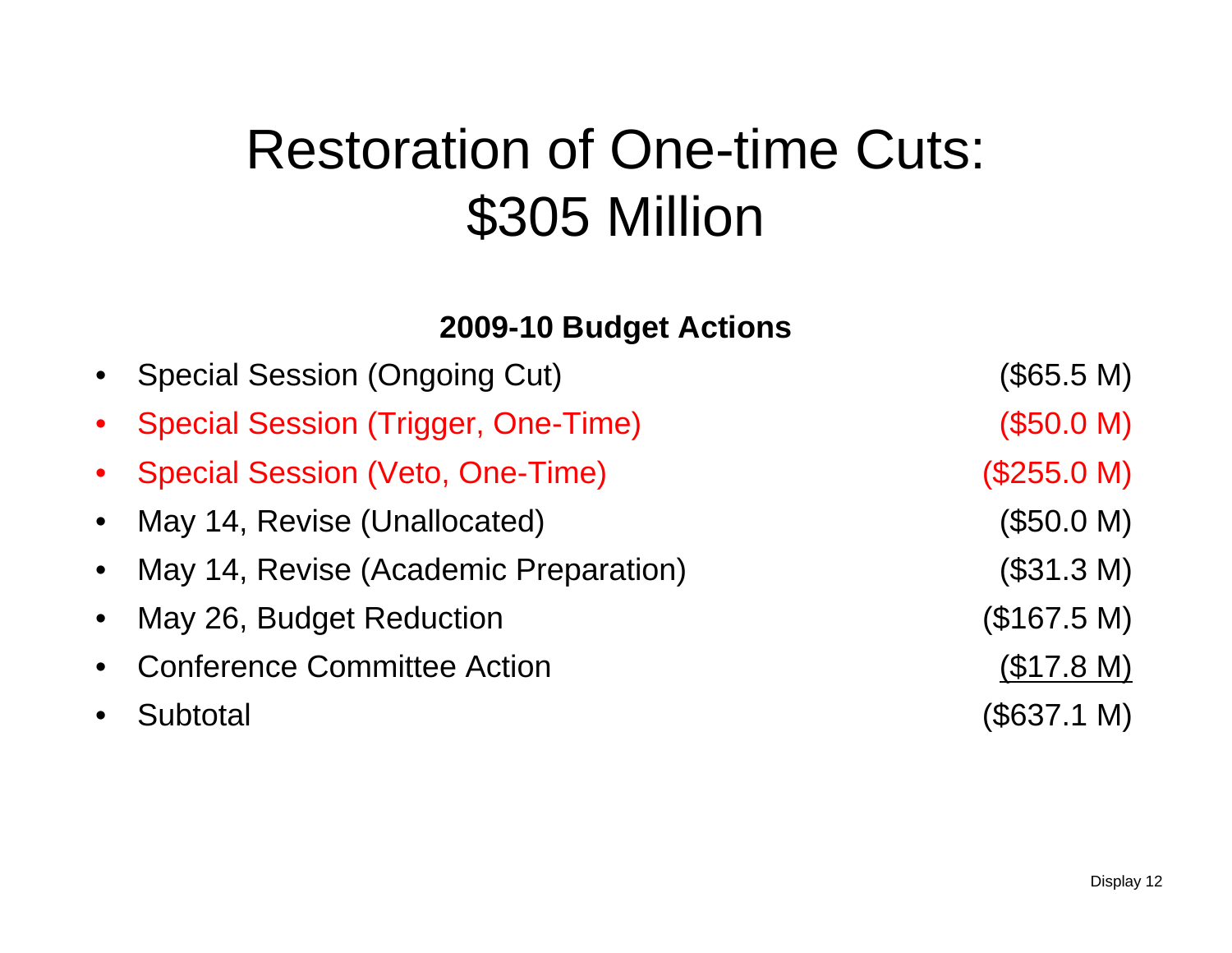## UC Retirement Plan, Annuitant Health Benefits \$108.9 Million

- February 2009, Regents approved April 15, 2010 implementation date for UCRP
- $\bullet$ 2010-11 State share: \$95.7 M
- •Annuitant Health Benefits **\$14.1 M**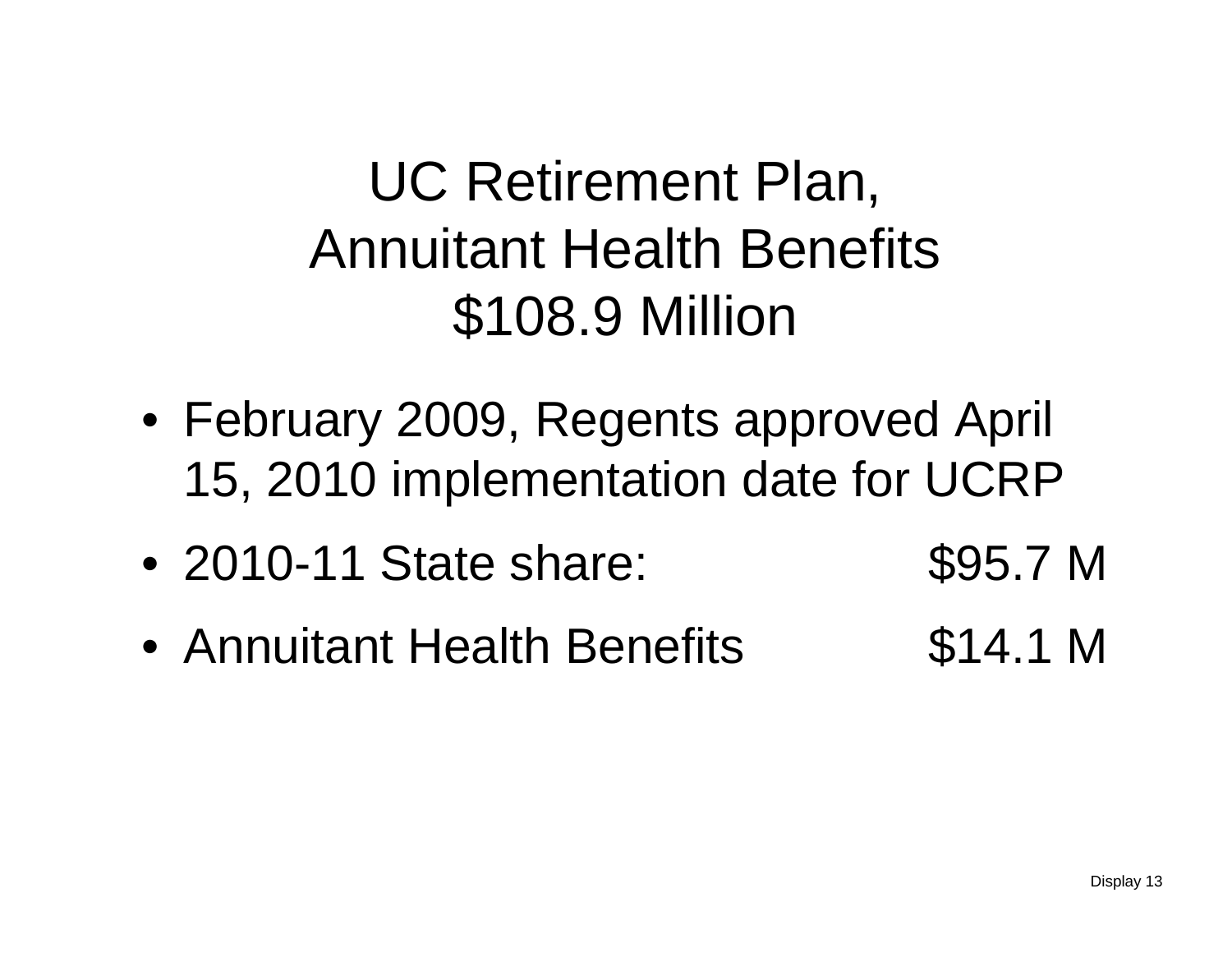# Unfunded Enrollment \$155.8 Million

- $\bullet$ In 2008-09, UC was over-enrolled by 11,700 students
- $\bullet$  Multi-year plan to reduce total enrollments by 8,000 – 10,000 students
- For 2009-10, first-time freshmen were reduced by 2,300 to slow enrollment growth and CCC transfers increased by 500
- Even so, projected over-enrollment will still grow to more than 14,000 students in 2009-10 at a cost of \$155.8 million
- 2010-11 recommendation:
	- –Request funding for 14,000 FTE
	- Reduce first-time freshman by another 2,300
	- Increase CCC transfers by another 250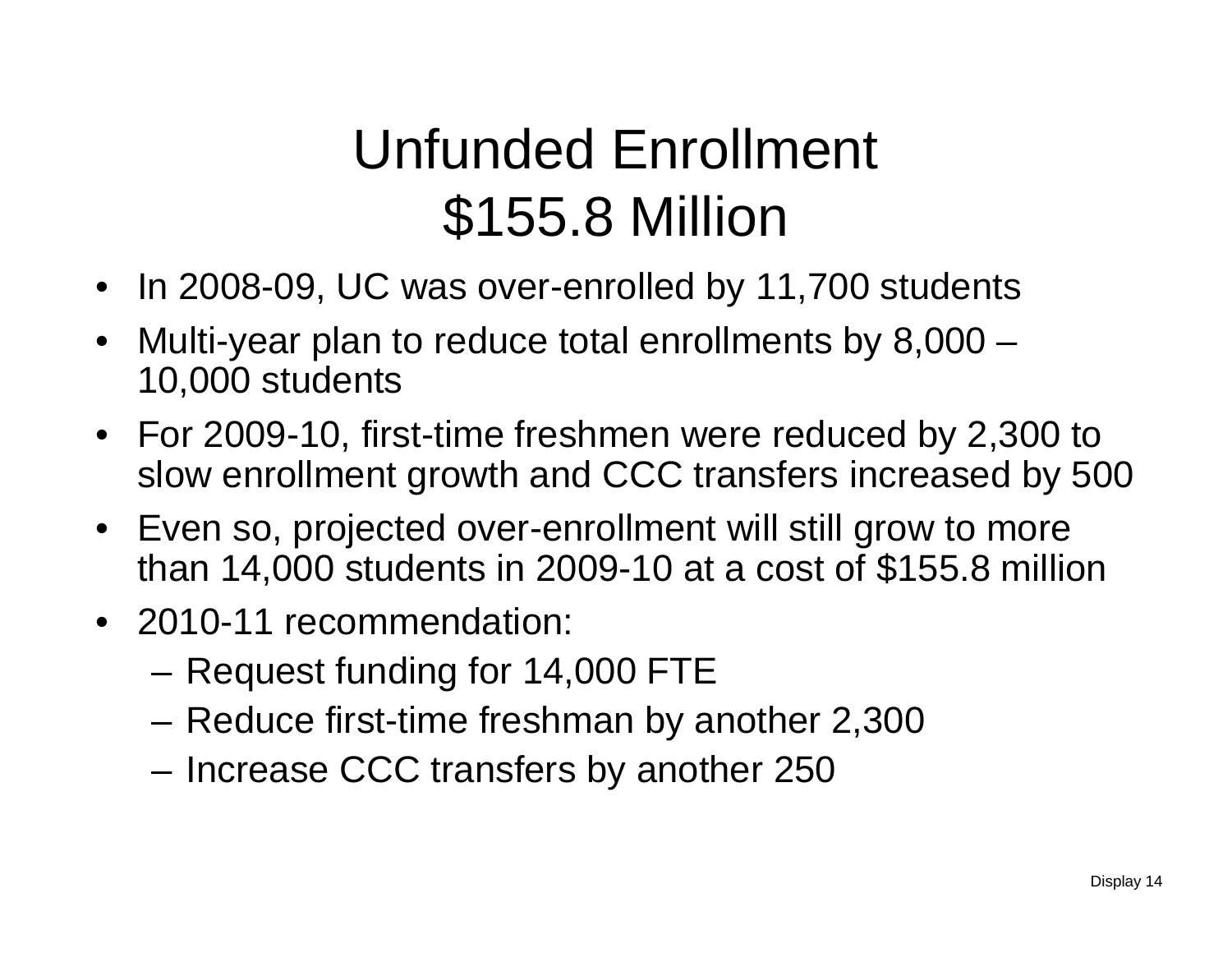### State-Funded Enrollment

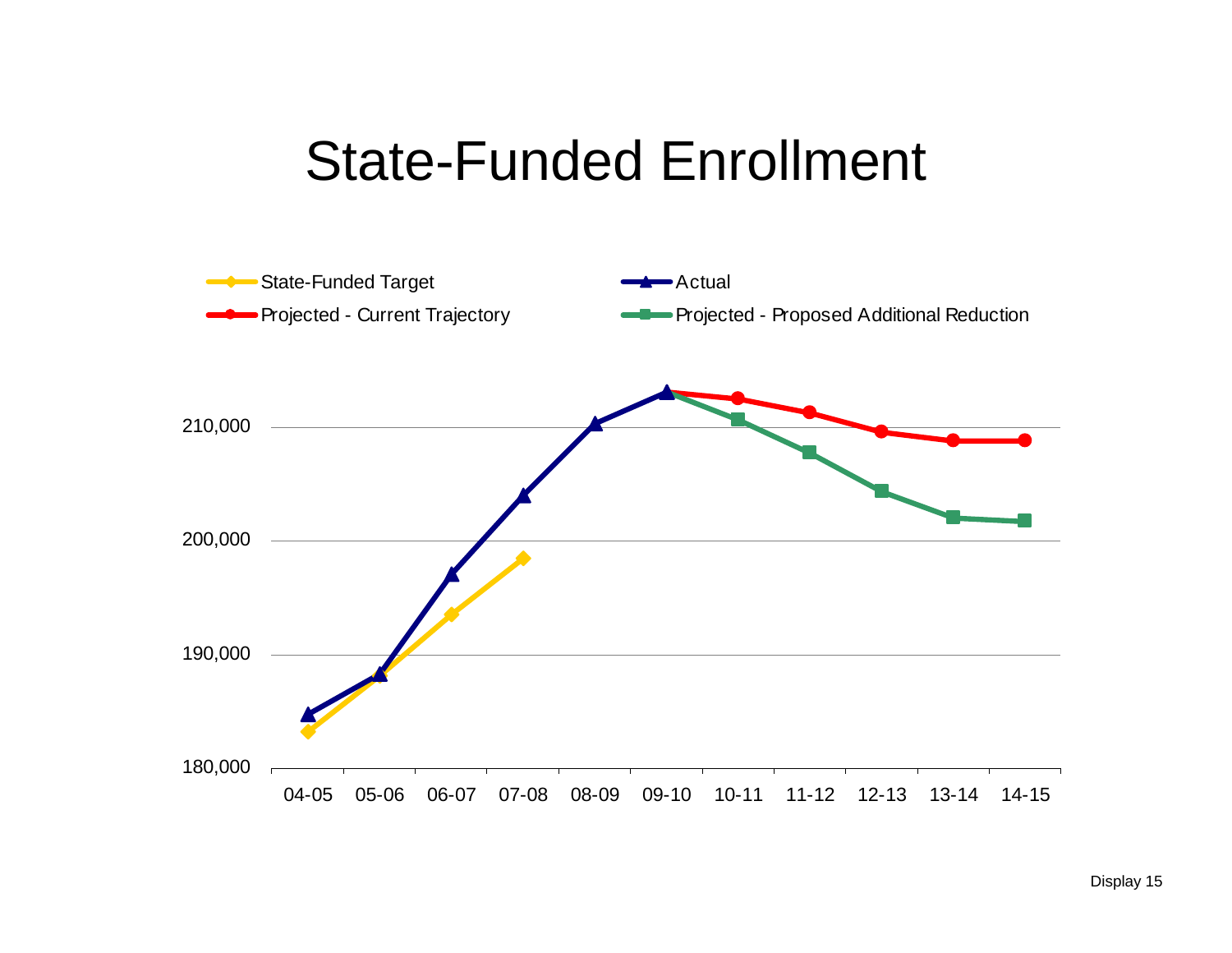## Reinvestment in Academic Excellence\$332.1 Million

- Restoring instructional budgets
- Graduate Student Support
- Address faculty retention issues
- Return to faculty hiring
- Restore some class offerings and reduce class sizes
- Restore services for students and library hours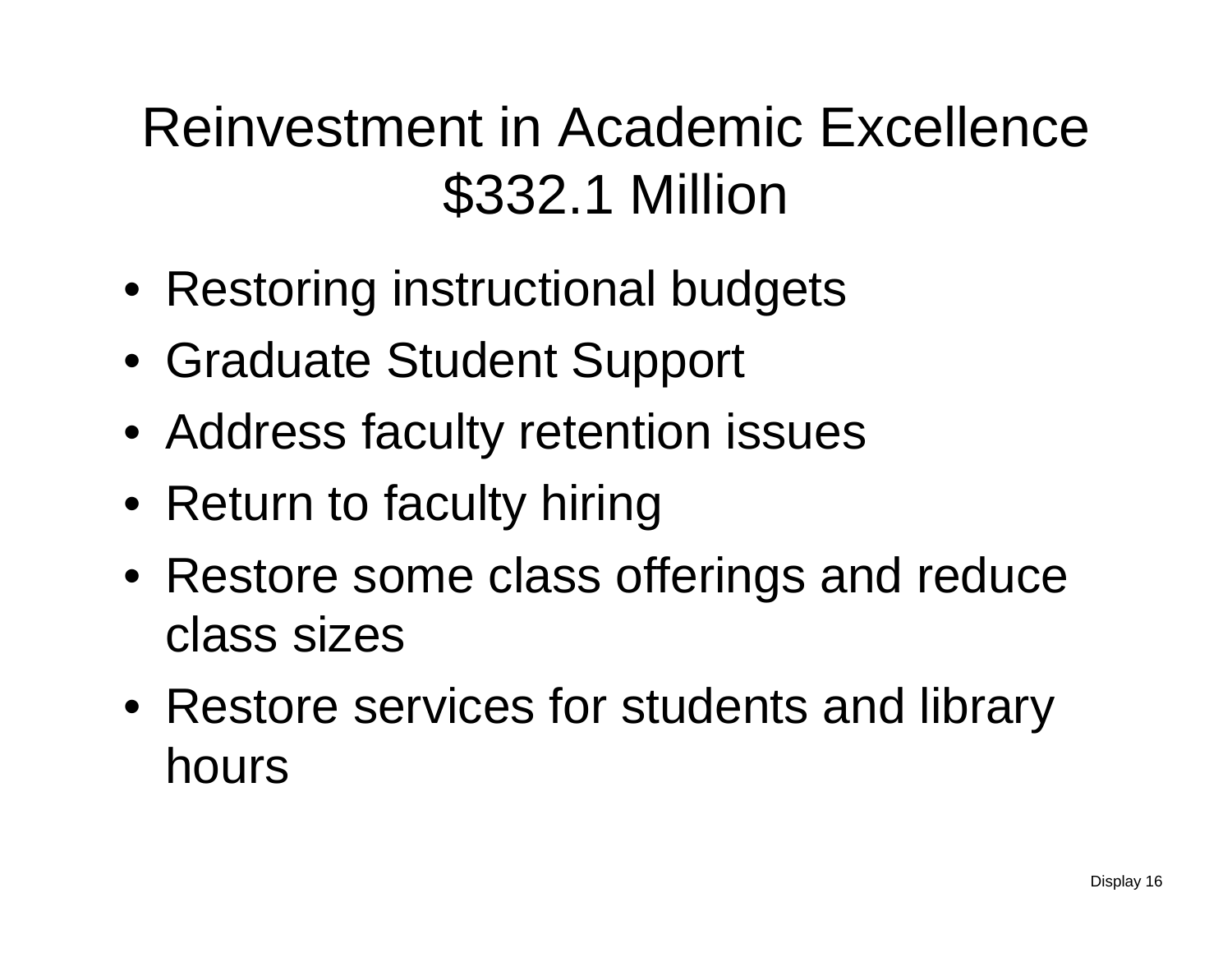## 2010-11 UC Potential Budget Reductions and Funding Issues

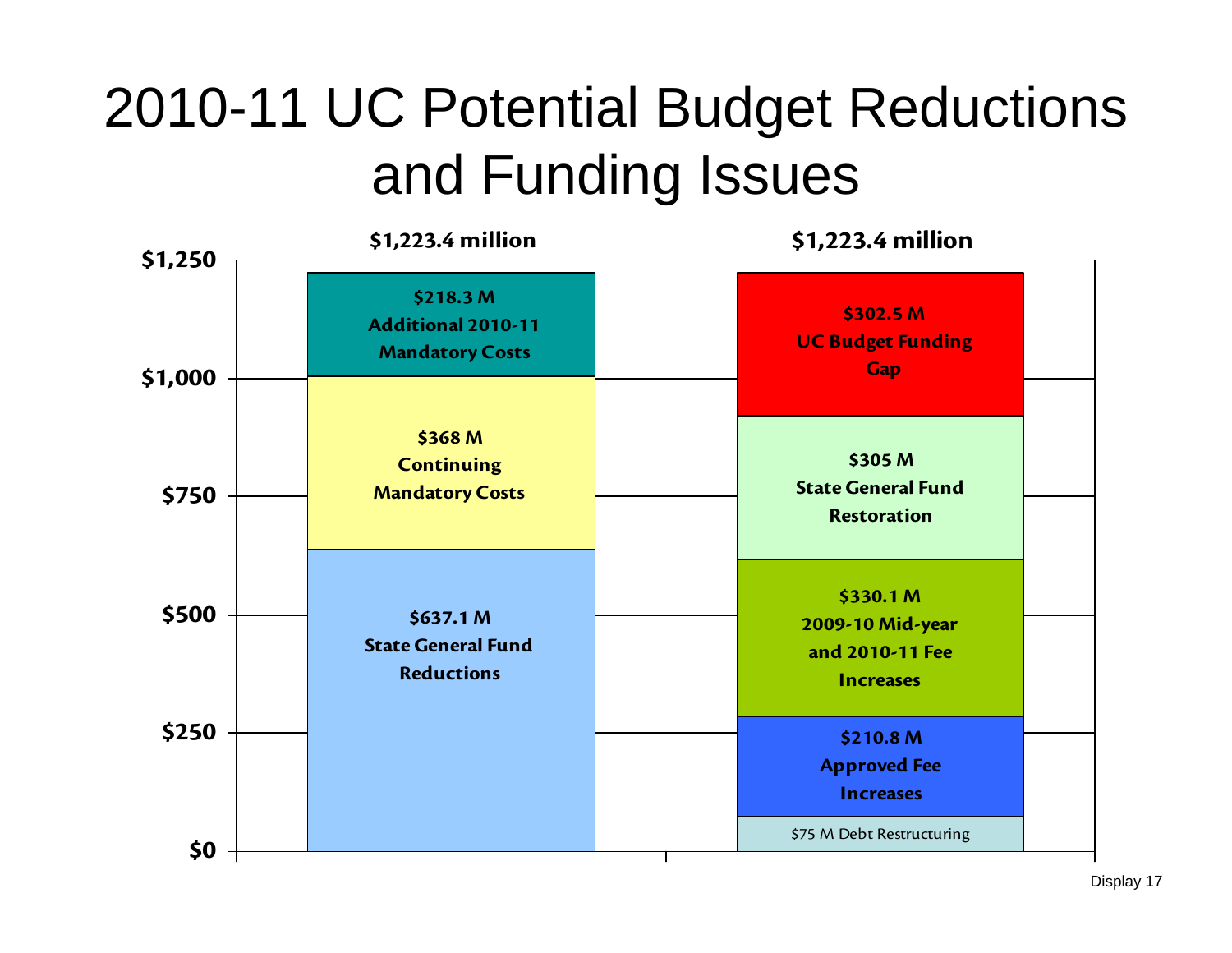## UC 2010-11State-Funded Capital Budget Request – \$631.5 Million

- Renewal/modernization & infrastructure (51%) \$325 M
- Seismic/life-safety (28%) \$173.5 M
- $\bullet$ Enrollment Growth (17%) **\$106 M**
- $\bullet$ New Program Initiatives (4%) **\$27 M**

Funding requires a new General Obligation bond measure in November 2010 (SB 271-Ducheny, AB 220-Brownley)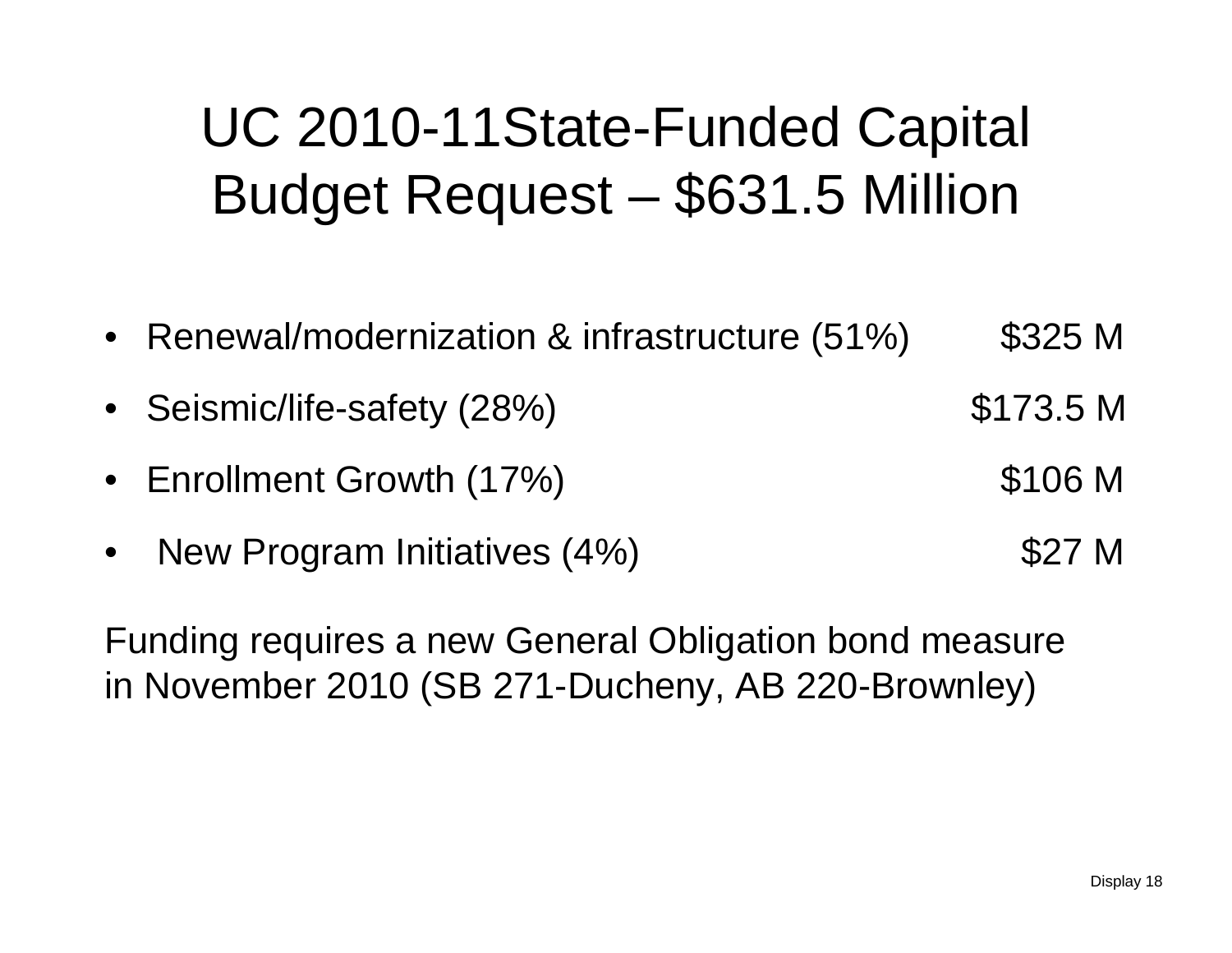### 2009-10 State Budget Actions

| Process                                    | <b>Budget Gap</b> |
|--------------------------------------------|-------------------|
| • January State Budget                     | \$42.0 B          |
| - Initial Budget Gap                       |                   |
| • February Special Session                 | \$36.0 B          |
| - \$6 B May Election failed voter approval |                   |
| • May Revise                               | \$24.0 B          |
| - State Budget Gap increases               |                   |
| • Enacted State Budget                     | \$60.0 B          |
| - Budget Solutions                         |                   |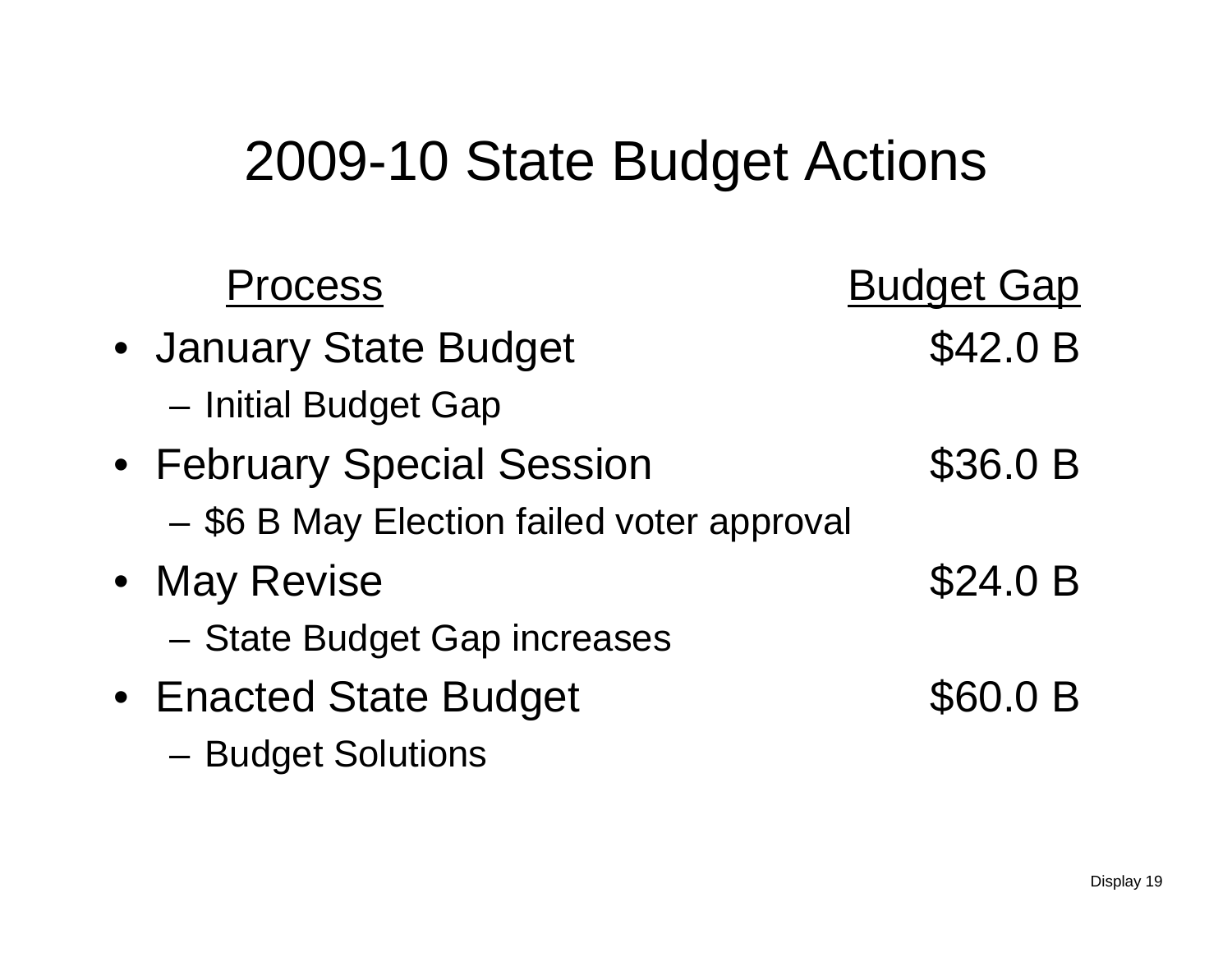## State Fiscal Condition and Future Budget Gap

| \$31.0 B |
|----------|
| \$12.6 B |
| \$8.0B   |
| \$8.4B   |
| \$60.0 B |
|          |

• 2010-11 Budget Gap \$7 to \$8 B